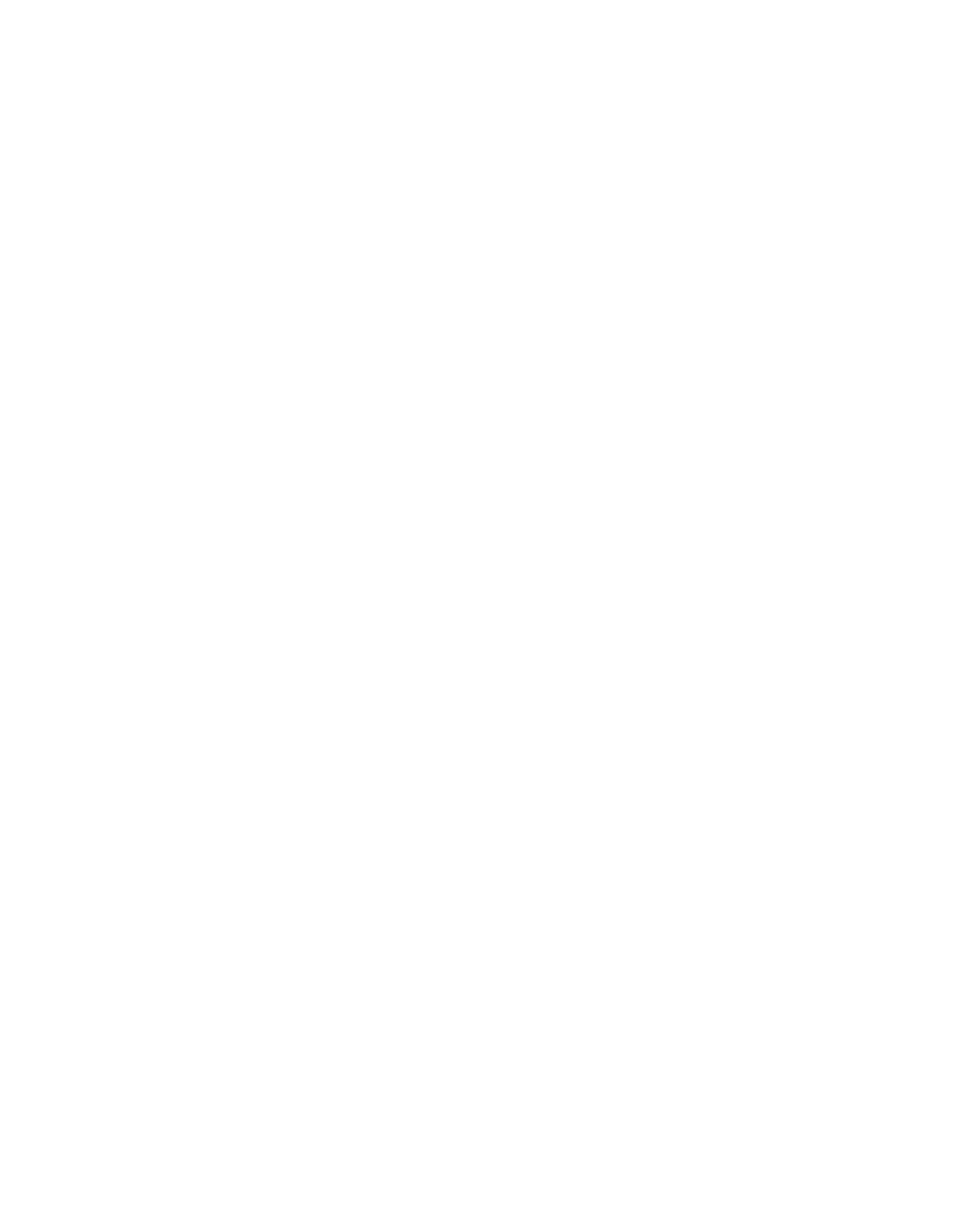## **STATEMENT BY THE HON. NAM-KI HONG DEPUTY PRIME MINISTER AND MINISTER OF ECONOMY AND FINANCE (REPUBLIC OF KOREA) ON BEHALF OF THE ASIA AND THE PACIFIC CONSTITUENCY**

### *Global Outlook and Risk*

The global economy is recovering from the pandemic more quickly than previously expected thanks to extensive policy support and rapid progress in vaccine development.

However, the pathway to global recovery will be divergent across countries due to uneven access to vaccines, varying policy space, different economic structures, and pre-existing vulnerabilities. Within countries, certain groups such as the youth, women, and low-skilled workers and contact-intensive sectors are being disproportionately impacted. These divergences could be exacerbated by the digital divide as the pandemic is accelerating the transition towards a digital economy.

The outlook is highly uncertain, primarily associated with the path of the pandemic as well as the speed and extent of vaccination developments. The extent of economic scarring, and how this links to preexisting vulnerabilities, is still a big unknown.

Risks to financial stability from excessive risk-taking and stretched valuations are rising partly on the back of continued monetary easing. Rising interest rates in line with faster recovery in advanced economies could pose significant risks to global financial conditions and capital flows into emerging markets and developing economies.

#### *Policy Response*

The key priority continues to be to overcome the immediate health crisis everywhere. Strong international cooperation is necessary for adequate vaccine production, and widespread and equitable distribution of vaccines. There is no public investment that will bring a higher return than vaccines at present.

Macroeconomic policies need to strike a balance between focusing on safely exiting the crisis in the short term and, in the medium term, avoiding scarring and addressing structural issues including developing new growth engines and driving the transition towards green, digital and inclusive economies, while safeguarding financial stability.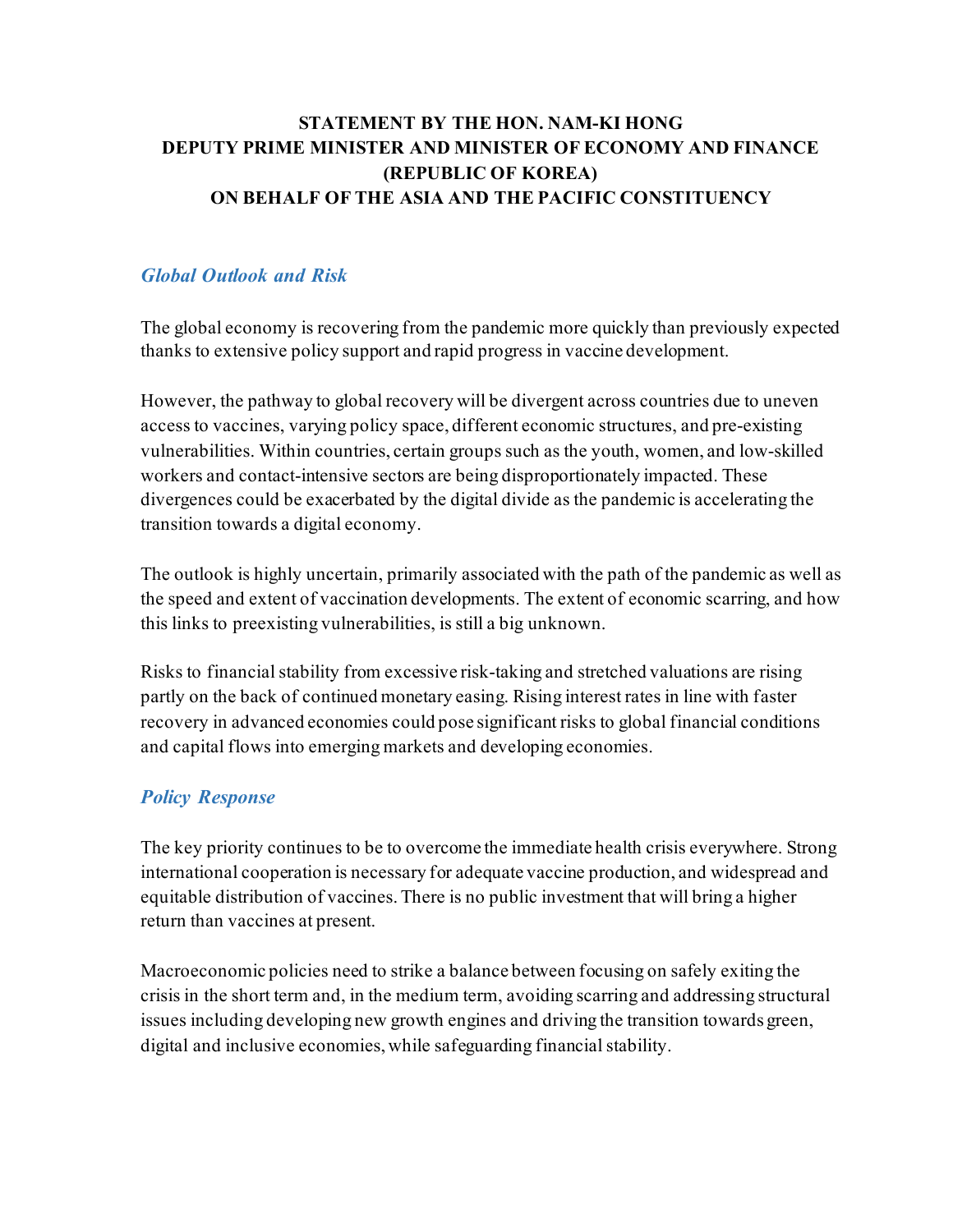Fiscal policy should remain supportive to help vulnerable households and viable firms in a targeted manner, where possible, within credible medium-term frameworks until recovery takes hold. As the recovery gets under way, policymakers need to make every effort to pursue transformative policies to boost digital and green investment, raise productivity, and promote inclusive growth, with positive spillovers provided to trading partners.

Monetary policy should remain accommodative, in line with central banks' mandates. Clear forward guidance and communication from advanced economy central banks will be critical to minimize adverse spillovers to the rest of the world. Countries should remain vigilant to rising risks, with macroprudential policy tools being used preemptively to avoid a legacy of vulnerabilities and limit systemic financial risks.

We must step up support to low-income countries (LICs) and small developing states, including in the Pacific, so that the recovery is shared equally. High quality grants and concessional financing are critical for these members that have limited or no access to markets.

As the world emerges from the enforced isolation of the pandemic, it will be important to return to rebuilding support for multilateral frameworks, especially in global trade. We continue to support an open, transparent, and rules-based trading system under the World Trade Organization.

## *Role of the IMF in Supporting Members*

We support the Fund's efforts to help members navigate a durable exit from the crisis and to nimbly adapt to deliver on its mandate in a rapidly changing world.

We are pleased that the Fund is moving ahead with decisions on a general SDR allocation which will provide much needed liquidity to many emerging and developing economies. The new allocation may not be a silver bullet, but it is still powerful. The impact of the allocation could be further enhanced through well-coordinated structures to redirect the SDR holdings of countries with strong external positions on a voluntary basis to the most vulnerable members.

We welcome the Fund's support to help members transition to full-fledged UCT programs after the initial wave of emergency assistance. We are supportive of scaling up the Fund's capacity for concessional lending to LICs and look forward to comprehensive and constructive discussions on the review of the Fund's concessional financing. Further enhancement to and diversification of the Fund's lending toolkit may need to be explored so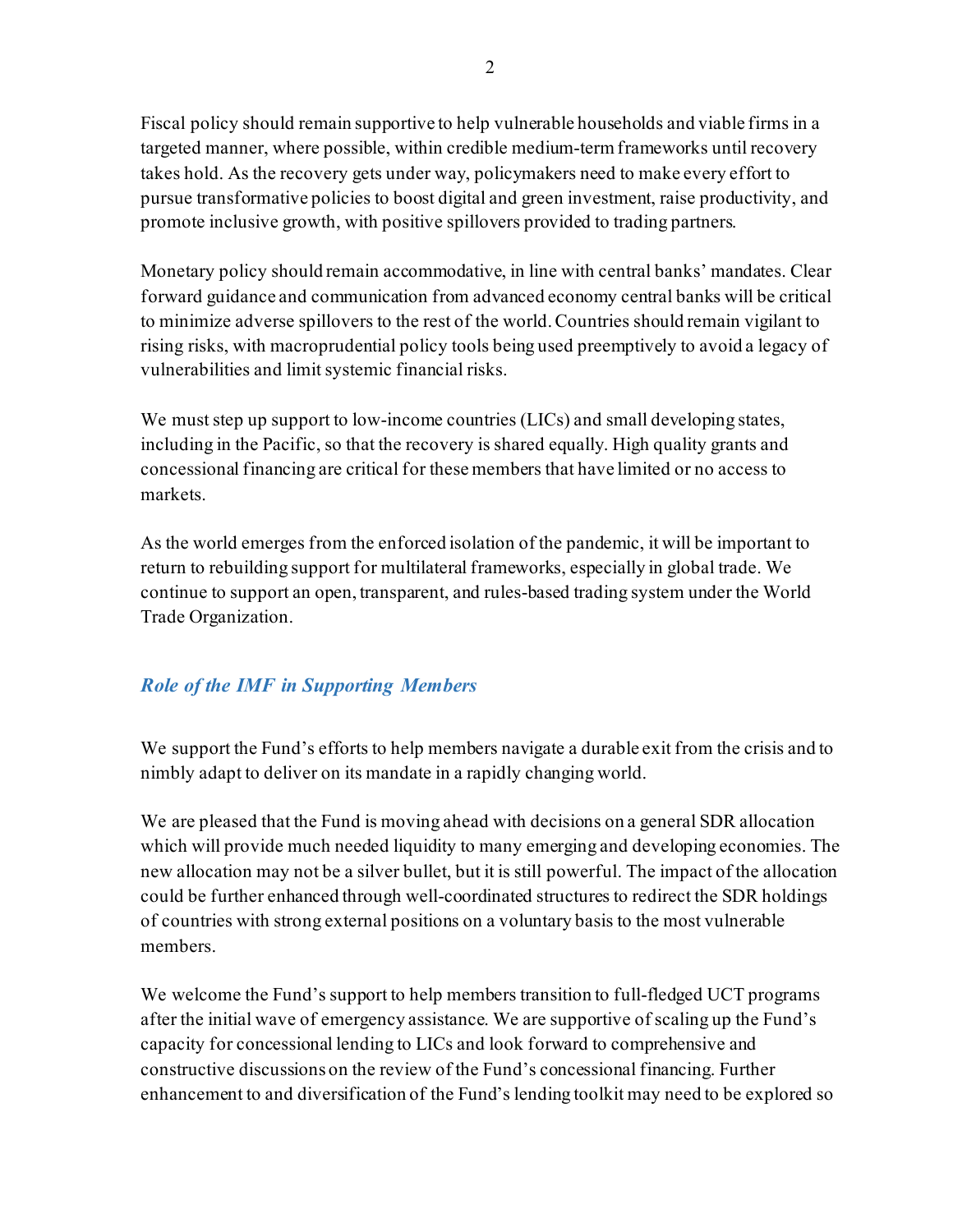that it responds to members' growing financing needs as well as ongoing lessons from the pandemic. Given the changing shape and size of the lending portfolio, the Fund's operations should be bolstered by enhanced enterprise risk management.

With many difficult choices and trade-offs ahead for members, the Fund's policy advice will play a critical role. Advice must be granular and tailored to individual member's circumstances, such as macroeconomic policy mix, available policy space, the structure of the economy, financial market conditions, and the starting point for individual members. We highlight the importance of integrating surveillance, lending, and capacity development (CD). This is particularly true for small and fragile states with weak absorptive capacity, including those in the Pacific, where high-quality policy advice, hand in hand with strong and effective CD support, is extremely valued. Building on the experience with virtual CD during the pandemic, virtual delivery should continue to complement the in-person approach going forward.

We support the Fund sharpening its macroeconomic tools for effective surveillance and upgrading policy advice. We look forward to the Fund finalizing the Comprehensive Surveillance Review and the review of the Financial Sector Assessment Program. We expect these reviews will help the Fund step up work on the macro-critical implications of emerging areas such as climate change, digitalization, and inclusive growth, within its mandate. We also look forward to the forthcoming 2021 review of the Fund's Institutional View on the Liberalization and Management of Capital Flows, informed by the work on the Integrated Policy Framework and the IEO evaluation of the Fund's advice on capital flows. This up-todate review allows members to benefit from the appropriate use of policy tools to secure macroeconomic and financial stability in the face of volatile capital flows. In addition, the Fund needs to assist many members who are in uncharted territory with unconventional monetary policy (UMP), including the interactions between the UMP tools and spillovers from their use.

We welcome the Fund's work on advancing the debt agenda as we anticipate a significant increase in debt vulnerabilities. Debt transparency and vulnerabilities must be closely monitored, and members should be assisted as needed to implement efficient debt restructuring. While the G20 DSSI and Common Framework will assist LICs, should debt issues extend to middle-income countries, the Fund and the international community will need to be ready to respond.

It is necessary for the Fund to have close collaboration with other international financial institutions and leverage the expertise of others, especially the World Bank Group. Key policy areas for cooperation include debt treatment, macro-financial surveillance, climate change, digitalization, and human capital investment.